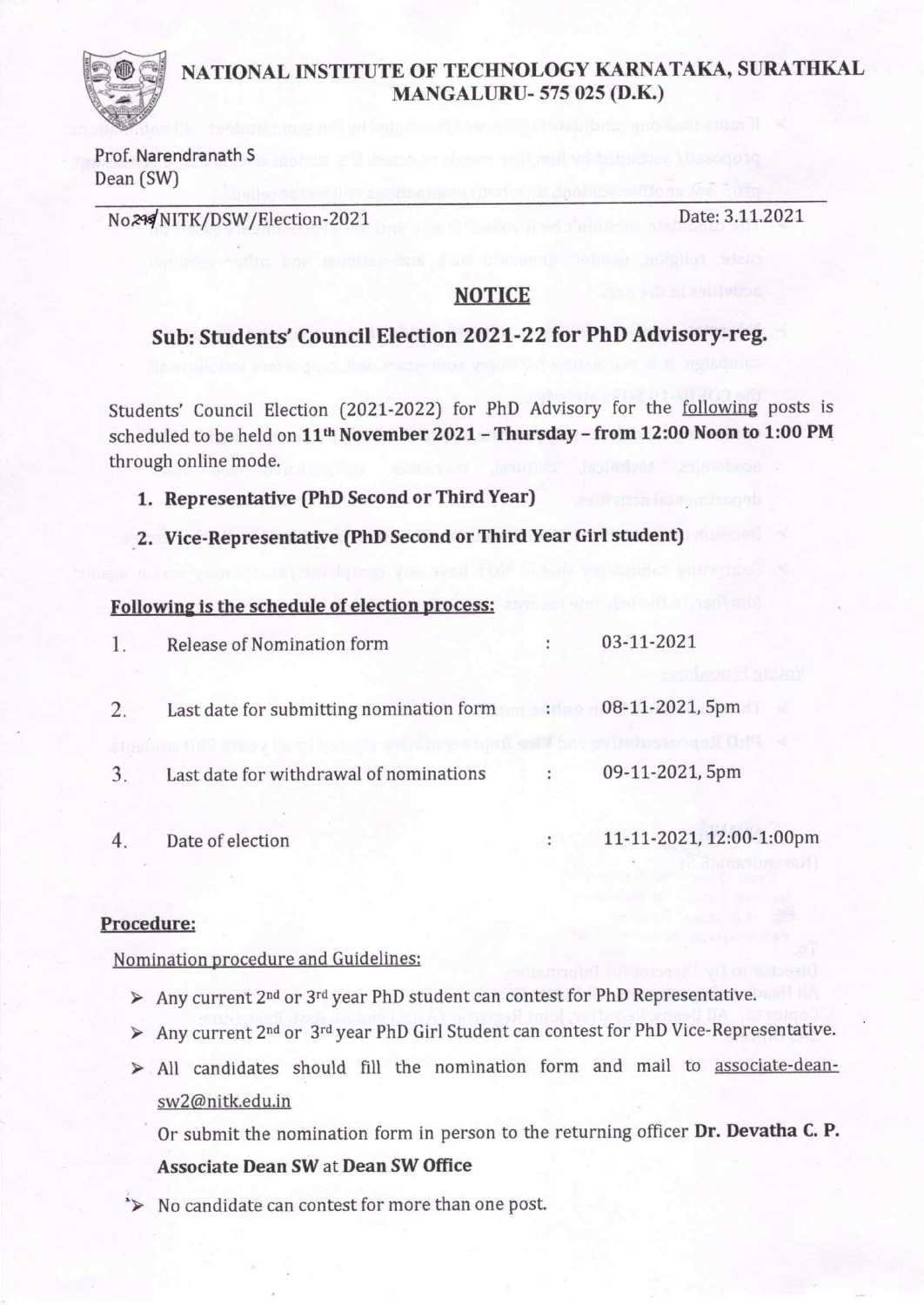- $\triangleright$  If more than one candidate is proposed/seconded by the same student all nominations proposed/ seconded by him/her stands rejected. If a student who is also a contestant, proposes another student, then both nominations will be cancelled.
- $\triangleright$  The candidate shouldn't be involved in any anti-social (comments based on caste, religion, gender, linguistic etc.), anti-national and other criminal activities in the past.
- $\triangleright$  NO print media publicity is allowed inside the campus and during the campaign, it is mandatory for every contestant and supporters to follow all the COVID-19 SOPs strictly.
- $\triangleright$  Competing candidates may indicate a clear roadmap for campus student life, academics. technical. cultural, curricular, co-curricular and inter departmental activities.
- > Decision of the Institute administration will be final in the case of all other issues.
- $\triangleright$  Contesting candidates should NOT have any complaints/disciplinary action against him/her, in the Institute records

#### **Voting Procedure:**

- $\triangleright$  The election will be in **online** mode.
- > PhD Representative and Vice Representative Elected by all years PhD students.

(Narendranath S)<br>Dean (Students Welfare) National Institute of Technology Karnataka, Surathkal P.O.Srinivasnagar, Mangalore-575 025 To.

in we we had the point of the property. Department of B

Director to Dy. Director for Information All Heads of Departments, All Notice Boards Copies to: All Deans, Registrar, Joint Registrar (A/cs.) and All Asst. Registrars, **SAS Officers**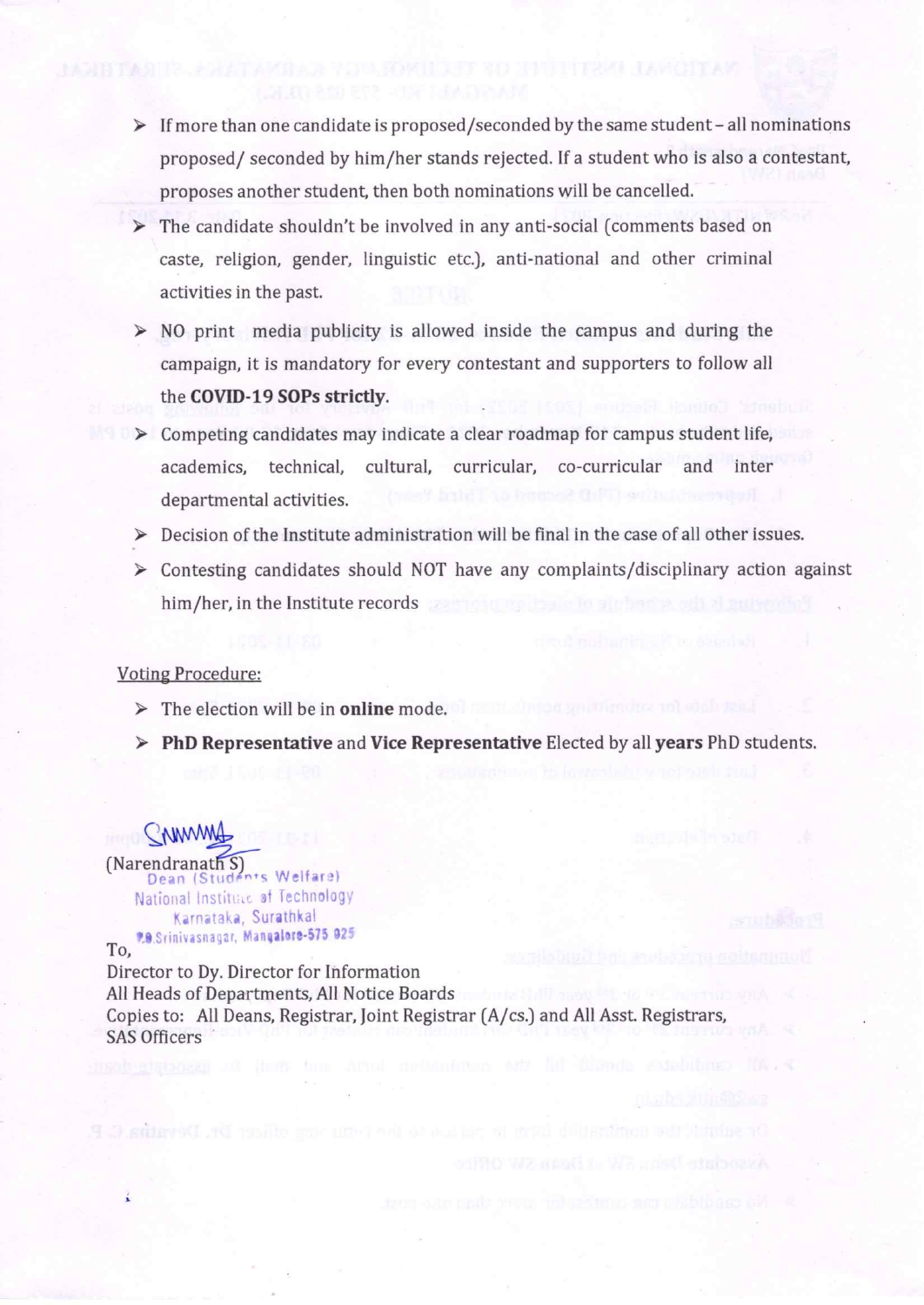# **NATIONAL INSTIUTE OF TECHNOLOGY KARNATAKA,SURATHKAL**

## **STUDENTS' COUNCIL ELECTIONS – 2021-22**

### NOMINATION FORM FOR **PhD REPRESENTATIVE** 2021-22 **(TO BE FILLED IN BLOCK LETTER)**

|                                                                                                                                                     | __ year of _________________ (Research Lab) working under ____________________(Research                                                                                                                                    |                                    |
|-----------------------------------------------------------------------------------------------------------------------------------------------------|----------------------------------------------------------------------------------------------------------------------------------------------------------------------------------------------------------------------------|------------------------------------|
|                                                                                                                                                     |                                                                                                                                                                                                                            |                                    |
| Representative 2021-22.                                                                                                                             |                                                                                                                                                                                                                            |                                    |
| <u> 1989 - Johann John Stone, market fan it ferskearre fan it ferskearre fan it ferskearre fan it ferskearre fan</u><br><b>Signature &amp; Name</b> |                                                                                                                                                                                                                            |                                    |
|                                                                                                                                                     |                                                                                                                                                                                                                            |                                    |
| branch second the nomination.                                                                                                                       |                                                                                                                                                                                                                            |                                    |
| <b>Signature &amp; Name</b>                                                                                                                         |                                                                                                                                                                                                                            |                                    |
|                                                                                                                                                     |                                                                                                                                                                                                                            |                                    |
|                                                                                                                                                     | (Research Lab) working under (Research Guide Name)                                                                                                                                                                         |                                    |
|                                                                                                                                                     |                                                                                                                                                                                                                            |                                    |
| <b>Students' Council PhD Representative 2021-22.</b>                                                                                                |                                                                                                                                                                                                                            |                                    |
| upon the nomination by the Students' Council Core.<br>I also certify that I do not have any in record of misconduct.                                | I certify that if elected, I shall carry out the official duties as and when assigned. I shall attend all the<br>meetings called by the administration. I shall be ready to take the responsibility of any of the advisory |                                    |
| Date:                                                                                                                                               |                                                                                                                                                                                                                            |                                    |
| Place:                                                                                                                                              |                                                                                                                                                                                                                            | Signature & Name of the Contestant |
| For Office Use only:                                                                                                                                |                                                                                                                                                                                                                            |                                    |
|                                                                                                                                                     |                                                                                                                                                                                                                            |                                    |
| <b>Returning Officer</b>                                                                                                                            |                                                                                                                                                                                                                            |                                    |

(Dr. Devatha C P, Associate Dean, Students' Welfare)